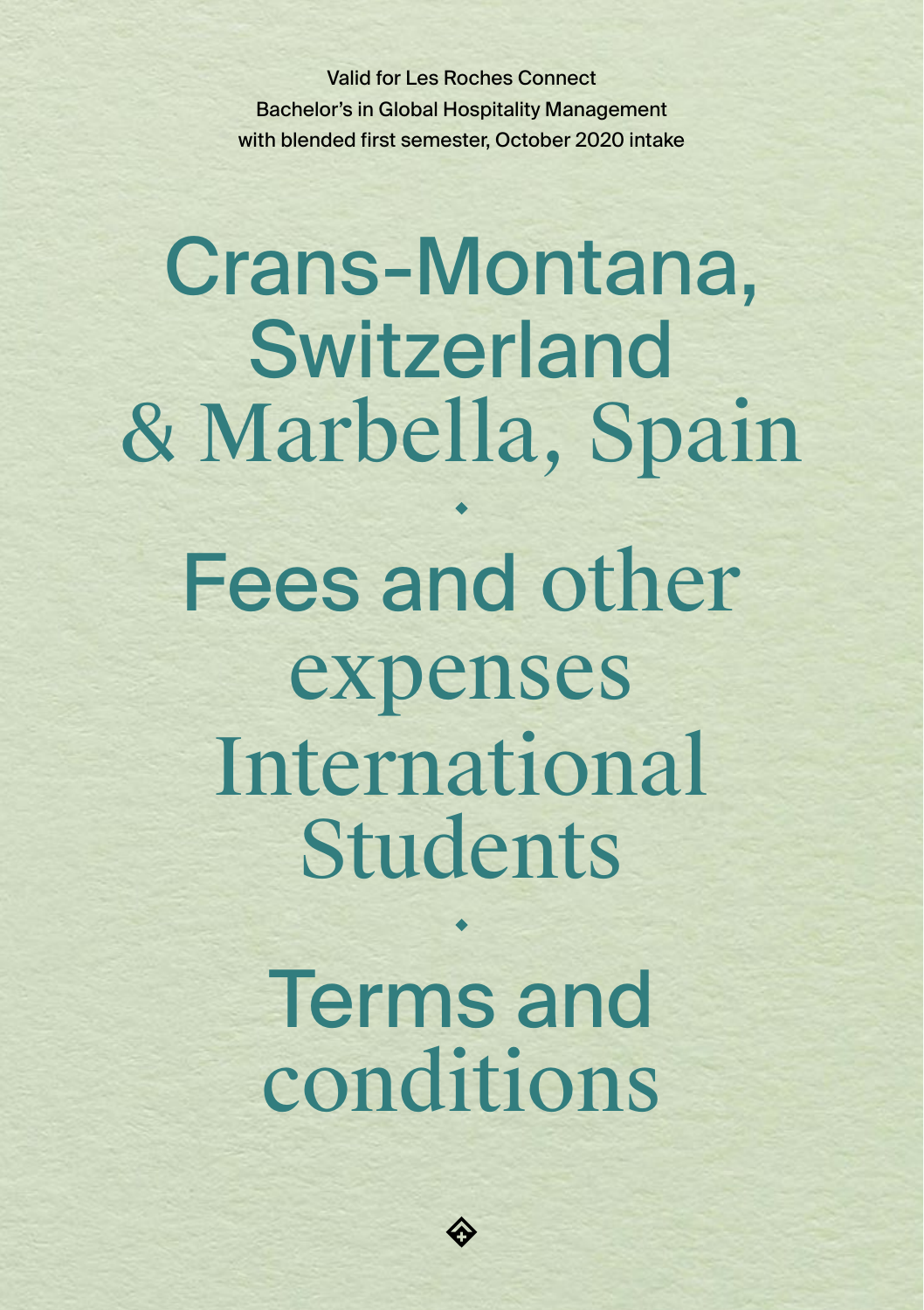# Crans-Montana Campus, Switzerland

# Bachelor of Business Administration (BBA) in Global Hospitality Management

|                                                               |        | Year 1                       |        | Year 2<br>Year <sub>3</sub> |                              | Year 4         |           |              |
|---------------------------------------------------------------|--------|------------------------------|--------|-----------------------------|------------------------------|----------------|-----------|--------------|
| <b>Breakdown of fees in CHF</b>                               | S1     | S <sub>2</sub><br>Internship | S3     | <b>S4</b>                   | S <sub>5</sub><br>Internship | S <sub>6</sub> | S7        | <b>Total</b> |
| <b>Compulsory Expenses</b>                                    |        |                              |        |                             |                              |                |           |              |
| <b>Tuition fees</b>                                           | 23,900 |                              | 23,900 | 23,900                      |                              | 23,900         | 23,900    | 119,500      |
| Learning resources and<br>practical arts apparel              | 2,800  |                              | 450    | 450                         |                              | 450            | 450       | 4,600        |
| Health and accident insurance <sup>1</sup>                    | 850    |                              | 850    | 1,700                       |                              | 850            | 850       | 5,100        |
| <b>Total Compulsory</b><br><b>Academic Expenses</b>           | 27,550 |                              | 25,200 | 26,050                      |                              | 25,200         | 25,200    | 129,200      |
| <b>Residential board</b>                                      | 2,225  |                              | 4,450  | 4,450                       |                              | $3,250^3$      | $3,250^3$ | 17,625       |
| On-Campus double room <sup>2</sup>                            | 2,975  |                              | 5,950  | 5,950                       |                              |                |           | 14,875       |
| <b>Total Compulsory</b><br><b>Living Expenses</b>             | 5,200  |                              | 10,400 | 10,400                      |                              | 3,250          | 3,250     | 32,500       |
| <b>Optional Accomodation and Board</b>                        |        |                              |        |                             |                              |                |           |              |
| On-Campus double room <sup>2</sup>                            |        |                              |        |                             |                              | 5,950          | 5,950     |              |
| On-Campus single room<br>upgrade (additional)                 | 1,050  |                              | 2,100  | 2,100                       |                              | 2,100          | 2,100     |              |
| Car parking                                                   | 250    |                              | 500    | 500                         |                              | 500            | 500       |              |
| <b>Residential Board upgrade</b><br>(additional) <sup>3</sup> |        |                              |        |                             |                              | 1,200          | 1,200     |              |

| Laptop (device & service<br>support - optional) | 2,300 |
|-------------------------------------------------|-------|
| <b>Application fee</b>                          | 275   |
| <b>Administration fee</b>                       | 150   |
| Damage deposit (refundable)                     | 1.000 |

- 1 Please refer to the chapter on 'Insurance' in the terms and conditions section
- 2 External accommodation is only an option for returning students in Semester 6 and 7. Direct Entry BBA 6 and 7, or first-time transfers from other campuses, must instead take campus accommodation
- 3 For students living off campus (optional in Semester 6 and 7), half board is compulsory with the option to upgrade to full (residential) board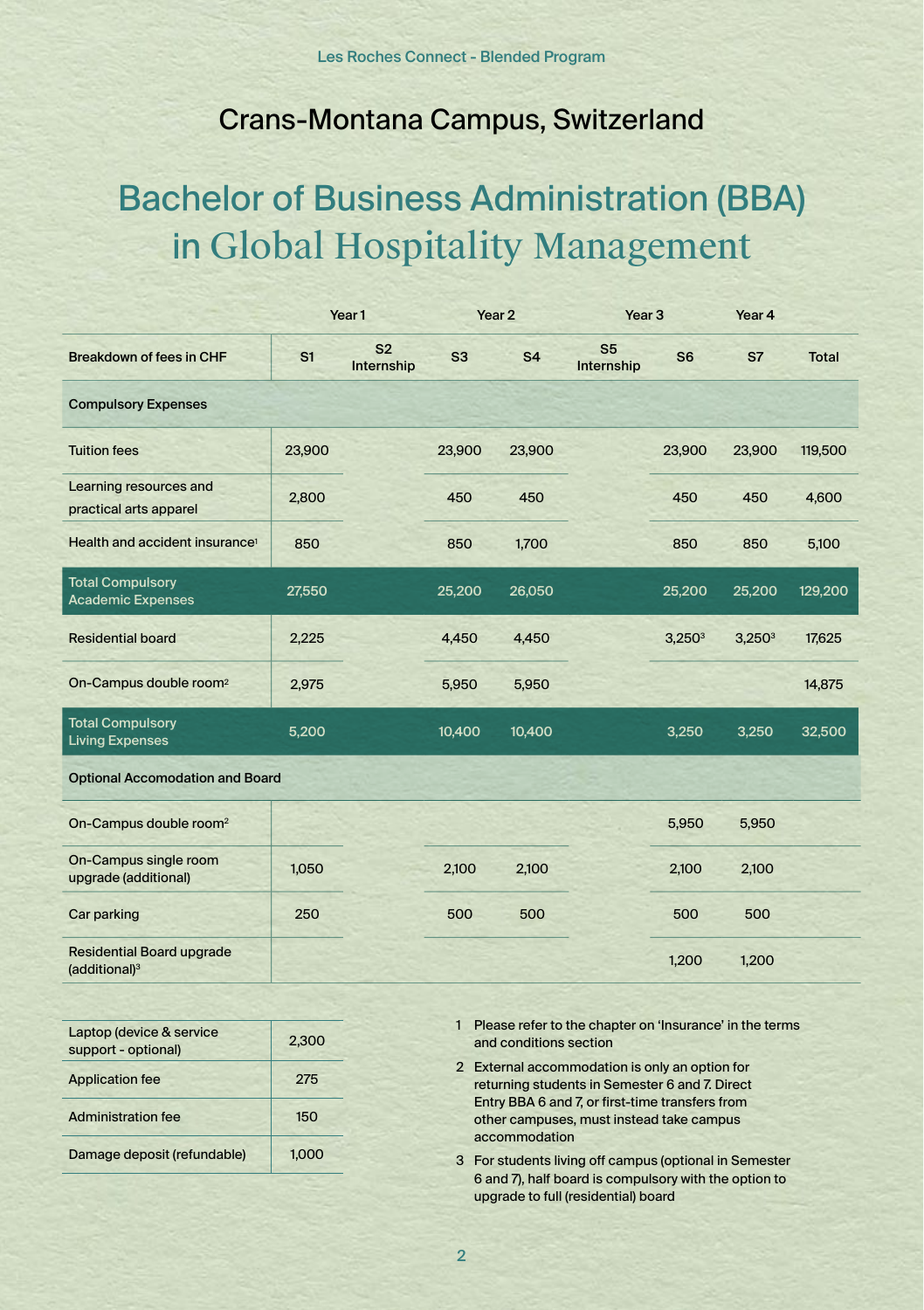# Terms and Conditions

### Application Fee

A non-refundable fee of CHF 275 is required with each application for Les Roches Global Hospitality Education. Please see section on "Method of Payment".

### Administration Fee

One-time administrative cost related to cantonal and communal fees, including but not limited to, residence tax, student Visas, and residence permits.

# Damage Deposit

A refundable damage deposit of CHF 1,000 is charged with a student's first invoice and will be reimbursed three months after the final checkout at the end of the studies.

The deposit covers any costs due to damage to Les Roches property as well as any remaining balance, if sufficient, at the time of the final check-out.

# Tuition fees and fees associated with the studies

### The compulsory academic expenses cover the following:

- Tuition fees
- School supplies
- Access to academic facilities on campus (e.g. library access, innovation lab and digital learning support) and academic tutoring and support
- Access to recreational facilities on campus (e.g. student gym, student events space, etc.) and access to sports activities and training
- Career and internship guidance and professional development opportunities (career fair, industry workshops, personalised counselling, job search, etc.)
- Health and wellbeing support (basic medical and counselling support by campus nurses, campus counsellor)
- On-campus security service 24/7h through Les Roches Campus Security
- Free membership and access to off-campus services through International SOS (e.g. while on internship) such as medical and travel security assistance (incl. 6 days pre-arrival and post-departure to and from Crans-Montana)
- Access to specific campus organized events (e.g. leadership series, industry events) and extra-curricular activities and conferences (may incur participation fees depending on type of activity)
- Cantonal and communal taxes
- Communal benefits card "My Explorer Card" (granting free access to specific outdoor activities, bus services, lifts, etc. in Crans-Montana and neighbouring communities during specific periods) for students living on campus. For more information, please consult [crans-montana.ch/myexplorercard.](http://crans-montana.ch/myexplorercard)
- Swiss regional administration charges for Visa and resident permit (excluding where there are legal and court charges if the Visa or work permit has been refused and an appeal has been made by the student)
- Swiss VAT
- Contribution to examination costs (except resit or retake examinations)
- Access to Microsoft Office automation licenses
- Reception and postal distribution service on campus
- Access to Alumni services (lifetime membership to the Les Roches Alumni Association, access to networking and reunion events)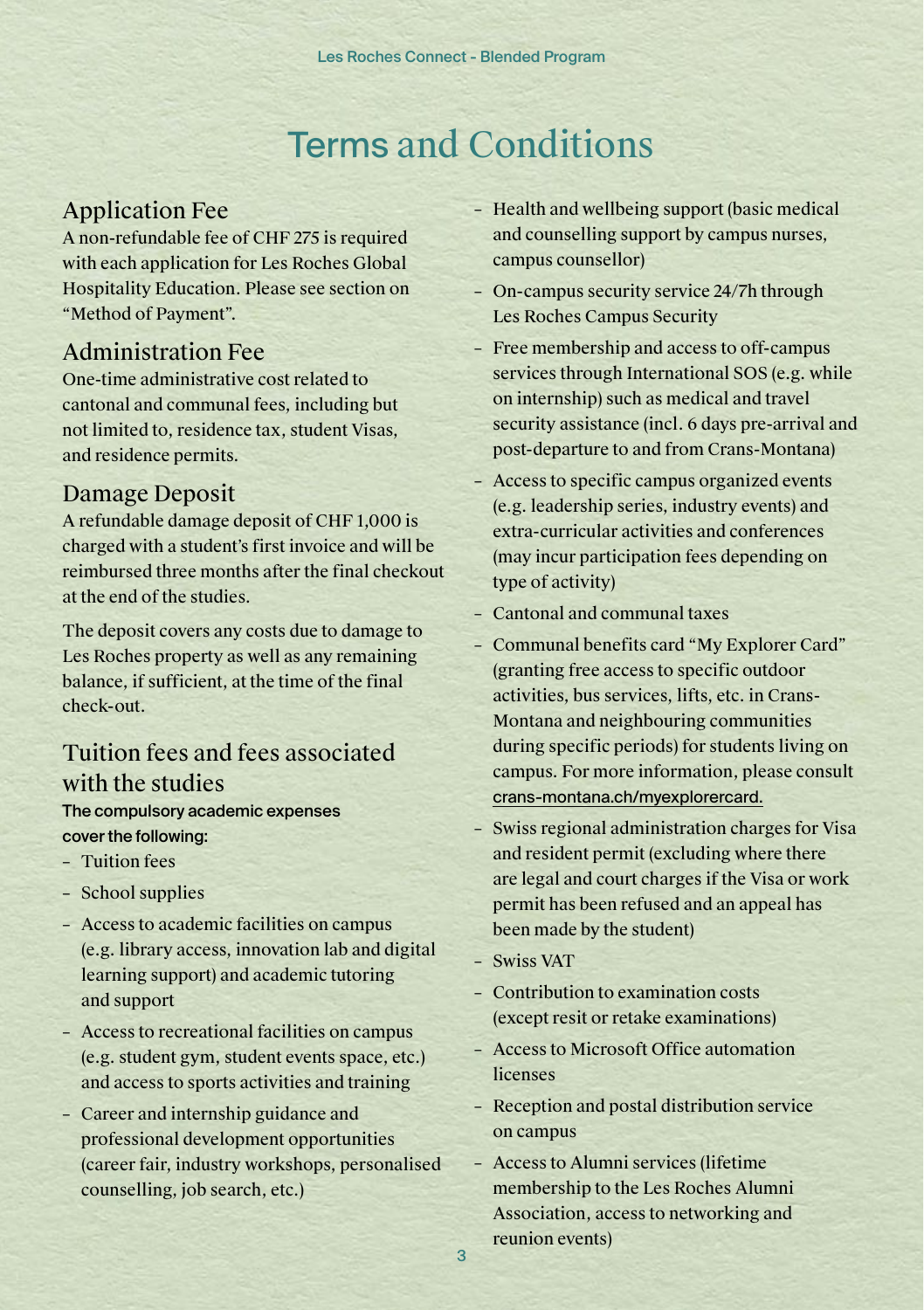Please note any unused services, clothes, supplies, benefits, etc., included in the main fees are not refundable

### Learning Resources (compulsory)

Learning Resources are tailored to suit the needs according to each semester level and program and usually comprise a variation of different support material such as textbooks, digital resources, online accesses to software and databases, copyright and licenses, kitchen tools (for practical programs) as well as practical arts apparel (kitchen, housekeeping and service uniforms, including the laundry and ironing of the kitchen uniforms) for specified programs.

All first semester Bachelor students will receive a pre-loaded iPad containing e-books, videos and digital content to support the learning experience. Any students wishing to order printed text books may order them through the school at an additional cost. For direct entry BBA students the purchase of the iPad and the digital learning resources (CHF 1,000) is compulsory.

A detailed overview of the different learning resources can be provided upon request once on campus.

Laptop (device & service support – optional) Les Roches students will be given individual access to our learning platform, which hosts student information, including support and teaching documents and other learning resources. On the Crans-Montana campus, students have the following options:

1. Buying a laptop through Les Roches (optional) For a fee of CHF 2,300, students can buy a latest model laptop through Les Roches along with extended warranty and support through the school it team. More details are available on the Les Roches website [lesroches.edu/](https://www.lesroches.edu/admissions/accepted-students/computer-policy/) [admissions/accepted-students/](https://www.lesroches.edu/admissions/accepted-students/computer-policy/) [computer-policy/](https://www.lesroches.edu/admissions/accepted-students/computer-policy/)

### 2. Bringing a personal laptop

Students may bring their own laptop which must however meet the school's specifications as per the Laptop Policy which can be consulted at [lesroches.edu/admissions/](https://www.lesroches.edu/admissions/accepted-students/computer-policy/) [accepted-students/computer-policy/](https://www.lesroches.edu/admissions/accepted-students/computer-policy/)

# Fee associated with lodging and board

### On-campus accommodation

On-campus accommodation is compulsory for undergraduate students during Semesters 1, 3 and 4, as well as for all undergraduate direct entry and undergraduate exchange students transferring to Les Roches Crans-Montana for the first time. The standard rate covers accommodation in a shared Double Room. After the downpayment is made, all students chosing the school accommodation will receive instructions by email on making a room reservation in our online lodging platform.

Subject to availability, full payment of fees before the deadline and an additional fee (see fee table), students can aim at securing one of the limited number of single rooms via the platform on a 'first-come, first-served' basis. Students' rooms are only confirmed upon the receipt of the full paymentof fees as per payment deadline.

On-campus accommodation includes all costs relating to heating, electricity, maintenance, bed linen, housekeeping service (once per week), free wifi and residential kitchen facilities.

### Full (residential) or half board

Full board in Crans-Montana includes three meals a day, five days a week, as well as brunch and dinner on Saturdays and Sundays. For students, who received written approval from the Campus Facility Manager to live off campus, the compulsory half board option can be upgraded to full board upon additional payment. Students on half board are responsible for their own dinner and weekend meals.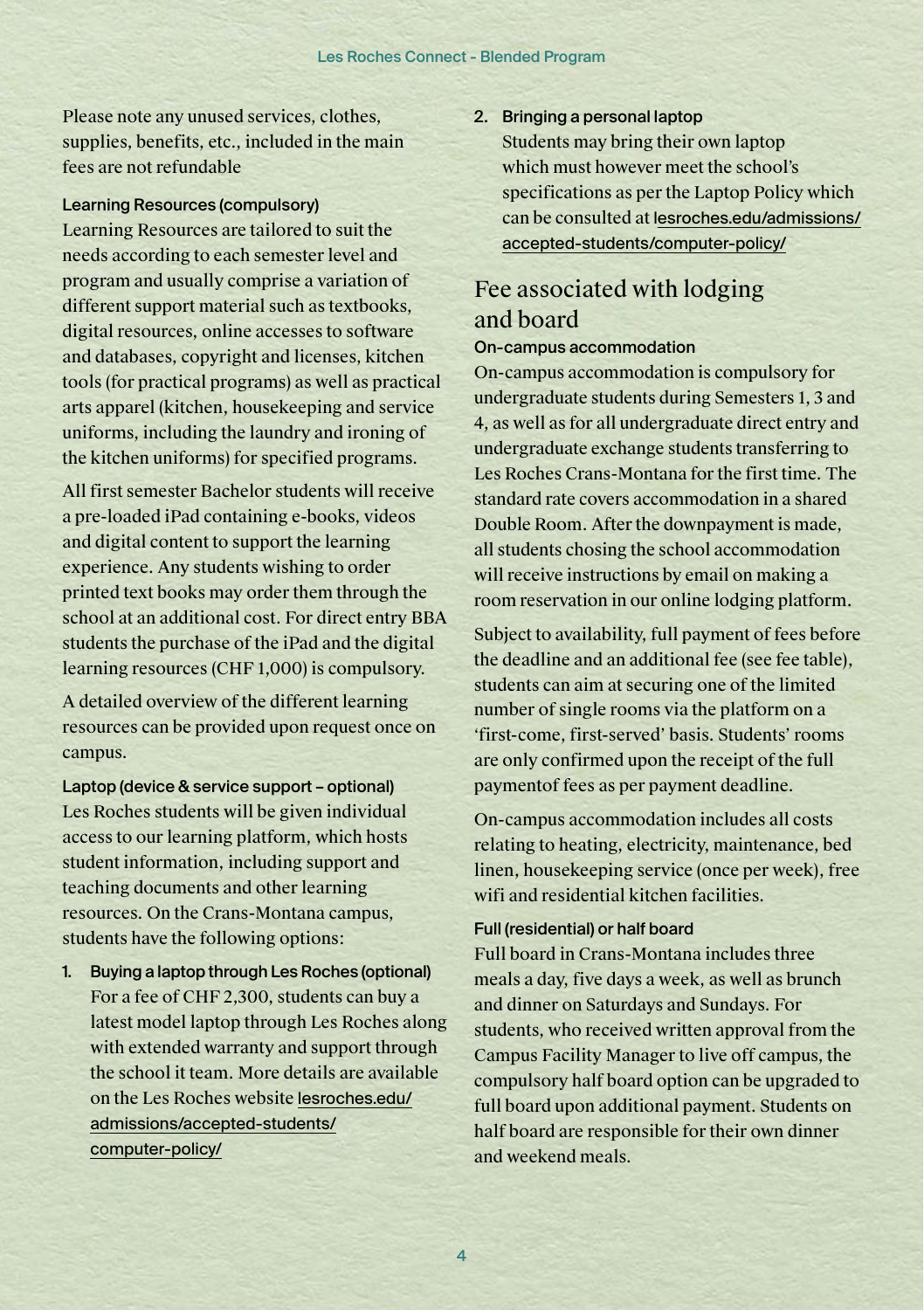### **Insurance**

Health insurance coverage is compulsory by law in Switzerland. Therefore all students are automatically covered with the insurance provided by the school. This covers them for health and accident, while on campus and on internship, at the most competitive rate, which may vary from one semester to another.

However, if a student has a private, valid insurance cover equivalent to the Swiss health insurance cover scheme, they may request to get exempted by the Swiss authorities before their arrival on campus. Failure to complete the request, the insurance provided by the Institution will apply. Information about the exemption and comparison between private and school insurance is available from the Admissions department or from the Les Roches website [lesroches.edu/apply/accepted](http://lesroches.edu/apply/accepted-studentinformation/pre-arrival-information/ )[studentinformation/pre-arrival-information/](http://lesroches.edu/apply/accepted-studentinformation/pre-arrival-information/ )

Students keeping their private health and accident cover are responsible for verifying that their documents are valid while in Switzerland or abroad.

Les Roches will not cover any related expenses. Personal and private insurance, to cover issues such as damage or theft of personal property, is not compulsory but is strongly recommended and is the student's responsibility.

Les Roches cannot be held responsible for the theft of personal belongings, student damage or third party insurance. The health insurance fee for the internship semester(s) will be charged on the invoice for the previous on-campus semester.

### Personal expenses

It is estimated that students require on average sum of CHF 500 per month to finance their outof-pocket expenses such as snacks and drinks, entertainment, personal supplies, laundry, and any other personal expenses.

# Internships (if applicable)

Although internships are generally paid by the employer, the remuneration received cannot be expected to finance studies at Les Roches.

# Visa application procedure for accepted candidates

As some students will require a student Visa to enter Switzerland, they are kindly requested to verify Visa requirements for their nationality and apply at the right time.

To see if a student Visa is needed to study in Switzerland, please visit the official Swiss website: [sem.admin.ch/sem/en/home/themen/](https://www.sem.admin.ch/content/sem/en/home/themen/einreise/faq.html) [einreise/faq.html](https://www.sem.admin.ch/content/sem/en/home/themen/einreise/faq.html) 

For the Visa application procedure and required documents, please refer to our website: [lesroches.edu/admissions/accepted-students/](https://www.lesroches.edu/admissions/accepted-students/pre-arrival-information/) [pre-arrival-information/](https://www.lesroches.edu/admissions/accepted-students/pre-arrival-information/)

Please note that it may take at least 2-3 months to obtain a student Visa. Once the acceptance package is received, new students should apply for their Visa as soon as possible and speak with an Educational Counselor for any questions about the procedure.

# Downpayment (reservation)

New students: Upon receipt of the conditional offer letter, a downpayment of CHF 5,000 is required to secure your place on the program. The downpayment can be made by bank transfer or online platform at [lesroches.flywire.com](https://lesroches.flywire.com).

This non-refundable deposit guarantees the reserved place in the program and is automatically deducted from the first semester's invoice. In case an accepted candidate postpones his/her studies, the balance will be carried forward to the next two subsequent intakes.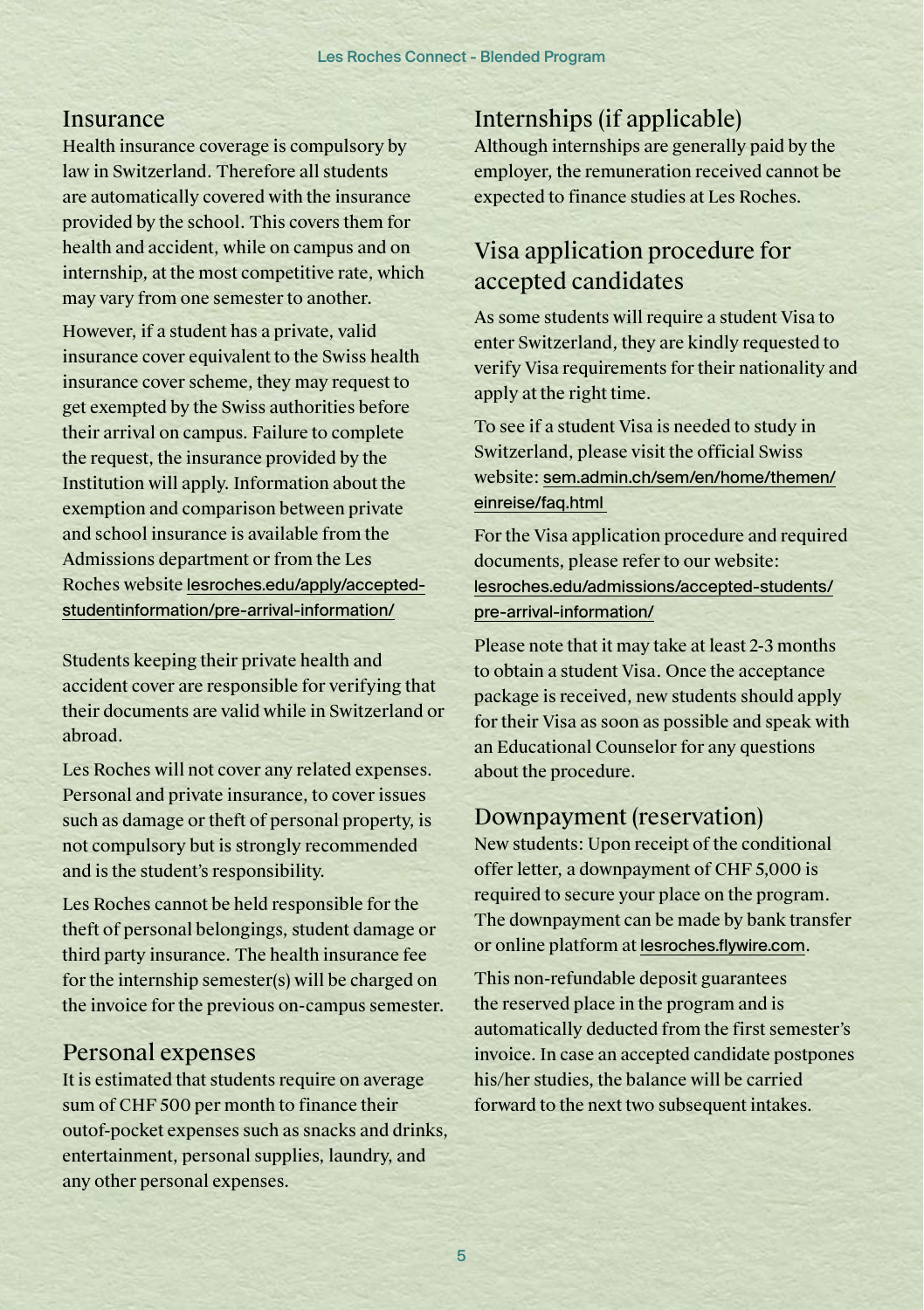#### Les Roches Connect - Blended Program

# Late cancellation fee & refund policy

The tuition fees paid for each semester are not refundable. If a new student cancels before the start of the remote learning (first module), only the downpayment (reservation) will be retained (see above). If a returning student cancels his/her studies after the deadline mentioned below and without a written notification, a late cancellation fee of CHF 3,000 will be charged to the student's account:

New students : 15th of May

(for the September intake)

15th of November (for the February intake)

Returning students : 15th of June (for the September intake)

> 1st of December (for the February intake)

If a student is suspended, expelled, or withdraws on his/her own wish once the semester has started, no fees will be reimbursed. In case of mitigating circumstances (e.g. medical, financial hardship, or similar), validated by a member of the school's management as part of the early check-out procedure, exceptions may apply.

### Payments

Unless a payment plan contract has been approved, payments must be made in full in Swiss francs no later than :

New students : 15th of May (for the September intake)

> 15th of November (for the February intake)

Returning students : 15th of June (for the September intake)

> 1st of December (for the February intake)

Payments can be made by bank transfer, check,

credit card or online at [lesroches.flywire.com](https://lesroches.flywire.com).

Students will not be permitted to begin their studies until payment for the semester has been received. Swiss Residence permits, academic transcripts and degrees are only delivered / awarded upon full settlement of all outstanding fees.

# Method of payment

Les Roches has partnered with Flywire to provide you with an easy and secure method of sending international payments.

Flywire allows you to:

- Track your payment from start to finish
- Pay from any country and any bank, even by credit card
- Save on bank fees and exchange rates
- Receive peace of mind with dedicated multilingual customer support

### To proceed with your payment, follow the easy steps below :

- 1. Visit [lesroches.flywire.com](http://lesroches.flywire.com)
- 2. Choose your country and the payment amount in CHF
- 3. Choose your payment method and make your payment
- 4. Enter your details and those of the student you are paying for (if not yourself)
- 5. Track and confirm your payment by email, SMS, or by logging in to [lesroches.flywire.com](https://lesroches.flywire.com)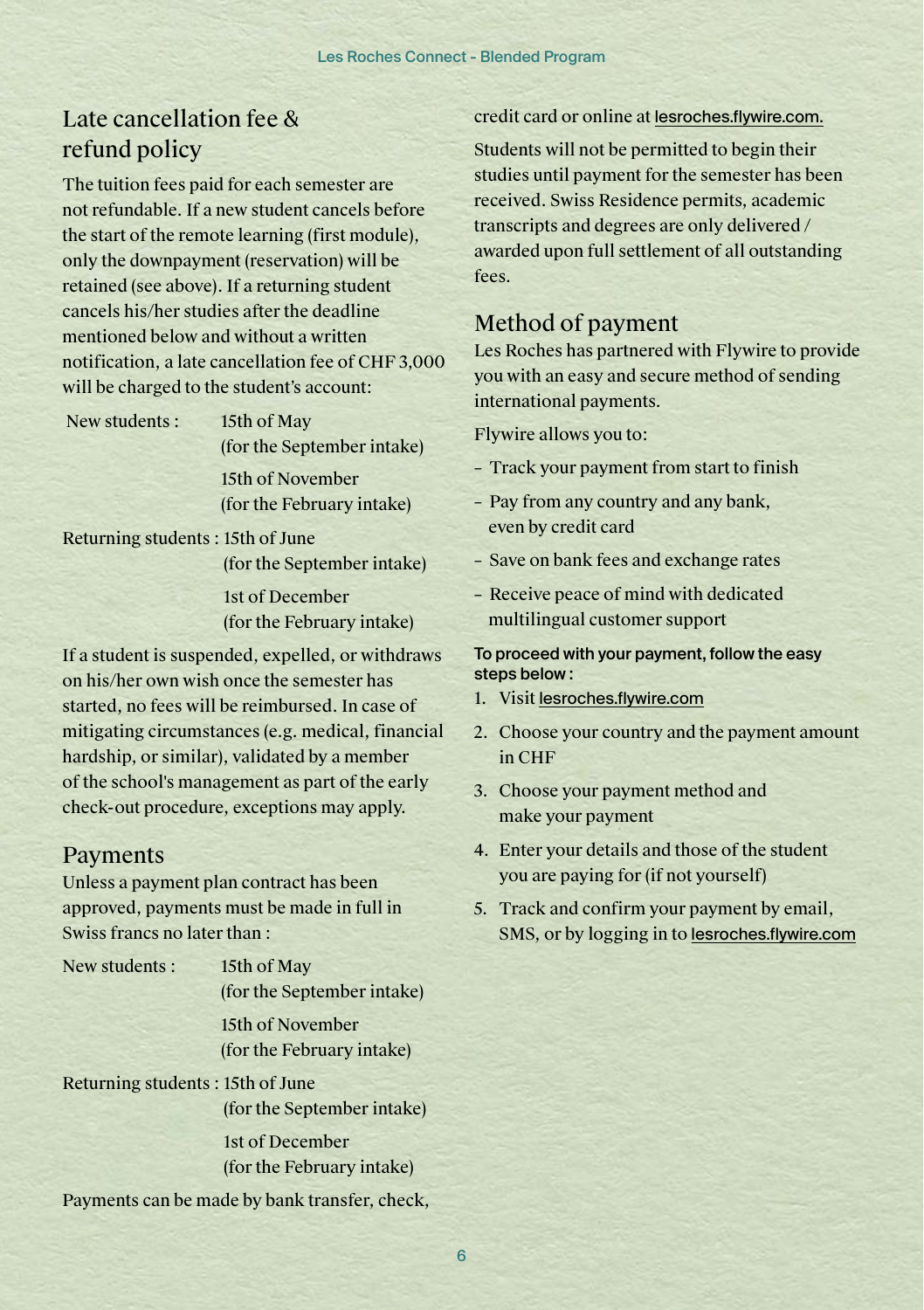#### Les Roches Connect - Blended Program

# Review of fees

Les Roches reserves the right to review and modify the tuition fees of each semester at any time and without notice.

### Financial aid and Scholarship

Les Roches provides a limited number of scholarships for new students. The scholarships are competitive and linked to Les Roches' admissions strategy which aims to assist motivated young people to study at our institution. Each scholarship has specific criteria. Eligibility for a scholarship is examined on a case-by-case basis for those candidates who have submitted a complete application. Returning students faced with extreme financial difficulty may apply for Financial Aid with the Registrar at [academics@lesroches.edu](mailto:mailto:academics%40lesroches.edu?subject=) (subject to conditions). Applications must be made at least four months prior to the start of the intended semester of study.

### General enquiries

International Enrollment Team Les Roches Global Hospitality Education +41 (0)21 989 26 44 [info@lesroches.edu](mailto:info%40lesroches.edu?subject=) [studentsaccounting@lesroches.edu](mailto:studentsaccounting%40lesroches.edu%20?subject=) (returning students) [lesroches.edu](http://lesroches.edu)

# Campus address

Les Roches Global Hospitality Education Route des Moulinettes 2 CH-3975 Bluche/Crans-Montana Switzerland

# International enrollment team

+41 (0)21 989 26 44 [info@lesroches.edu](mailto:info%40lesroches.edu?subject=)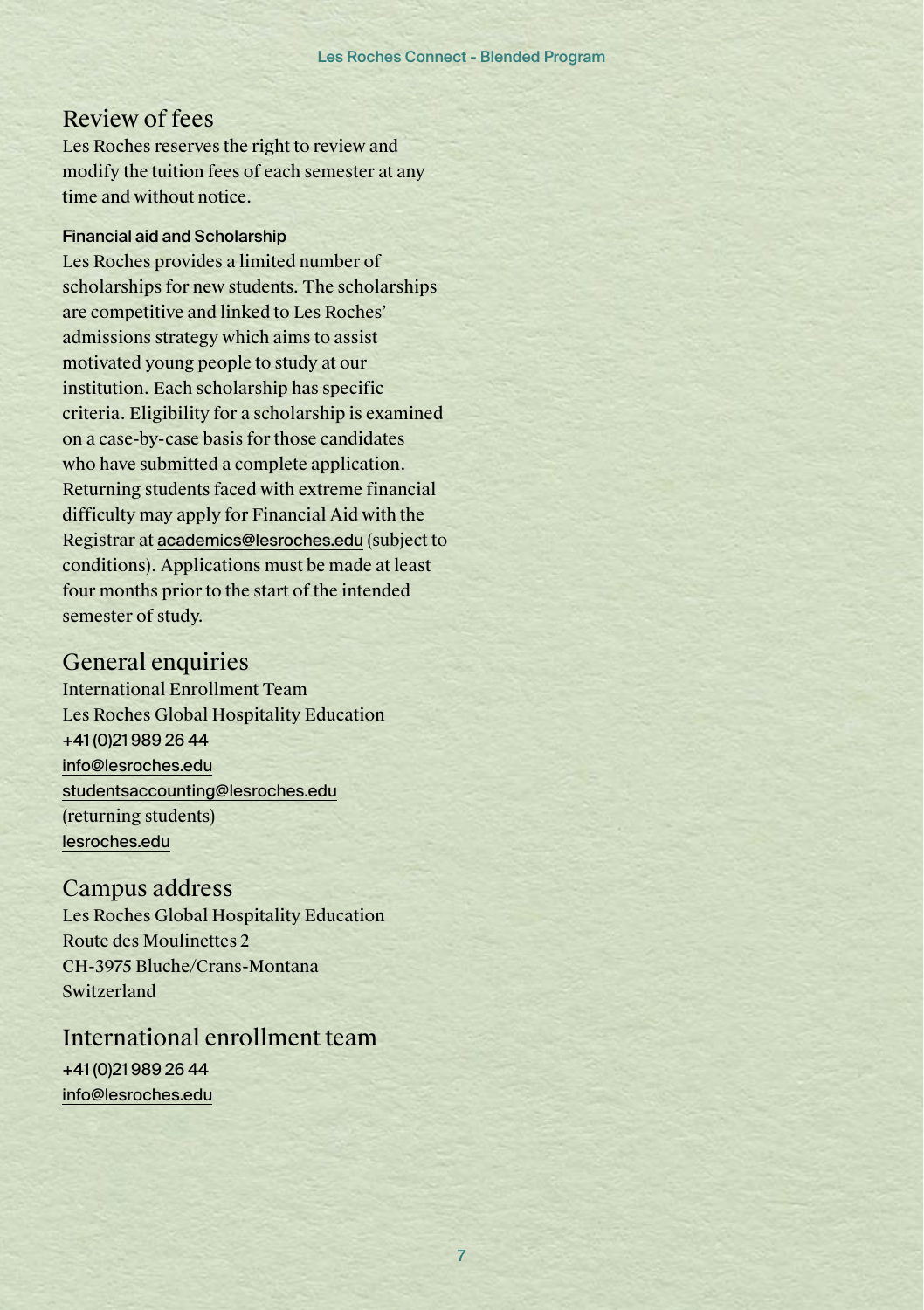# Marbella Campus, Spain

# Bachelor of Business Administration (BBA) in Global Hospitality Management

|                                                                       |        | Year 1                       |                | Year <sub>2</sub> | Year <sub>3</sub>            |                    | Year 4             |              |
|-----------------------------------------------------------------------|--------|------------------------------|----------------|-------------------|------------------------------|--------------------|--------------------|--------------|
| <b>Breakdown of fees in Euros</b>                                     | S1     | S <sub>2</sub><br>Internship | S <sub>3</sub> | S <sub>4</sub>    | S <sub>5</sub><br>Internship | S <sub>6</sub>     | S7                 | <b>Total</b> |
| <b>Compulsory Expenses</b>                                            |        |                              |                |                   |                              |                    |                    |              |
| <b>Tuition fees</b>                                                   | 16,165 |                              | 16,010         | 16,010            |                              | 13,420             | 13,420             | 75,025       |
| Learning resources and<br>practical arts apparel                      | 1,640  |                              | 275            | 340               |                              | 290                | 120                | 2,665        |
| Health and accident insurance                                         | 395    |                              | 400            | 795               |                              | 400                | 400                | 2,790        |
| <b>Total Compulsory</b><br><b>Academic Expenses</b>                   | 18,200 |                              | 16,685         | 17,145            |                              | 14,110             | 13,940             | 80,480       |
| <b>Residential board (Full board</b><br>S1&3, Half Board (S4,S6 & S7) | 1,455  |                              | 2,915          | 2,115             |                              | 2,115 <sup>3</sup> | 2,115 <sup>3</sup> | 10,715       |
| On-Campus double room <sup>2</sup>                                    | 2,085  |                              | 4,170          | N/A               |                              | N/A                | N/A                | 6,255        |
| <b>Total Compulsory</b><br><b>Living Expenses</b>                     | 3,540  |                              | 7,085          | 2,115             |                              | 2,115              | 2,115              | 16,970       |
| <b>Optional Accomodation and Board</b>                                |        |                              |                |                   |                              |                    |                    |              |
| On-Campus single room                                                 | 3,205  |                              | 6,415          | N/A               |                              | N/A                | N/A                |              |
| Car parking                                                           | 90     |                              | 175            | 175               |                              | 175                | 175                |              |
|                                                                       |        |                              |                |                   |                              |                    |                    |              |
|                                                                       |        |                              |                |                   |                              |                    |                    |              |

| <b>Application fee</b>      | 275 |
|-----------------------------|-----|
| Administration fee*         | 100 |
| Damage deposit (refundable) | 500 |

- 1 Please refer to the chapter on 'Insurance' in the terms and conditions section
- 2 Off-campus accommodation is only an option for returning students in Semester 4, 6 and 7, Direct Entry and first time transfers to BBA 4, 6 and 7
- 3 For students living off-campus (S4, S6 & S7 only), half board is compulsory

\* Administration Fee only applies when requesting a new application package to be couriered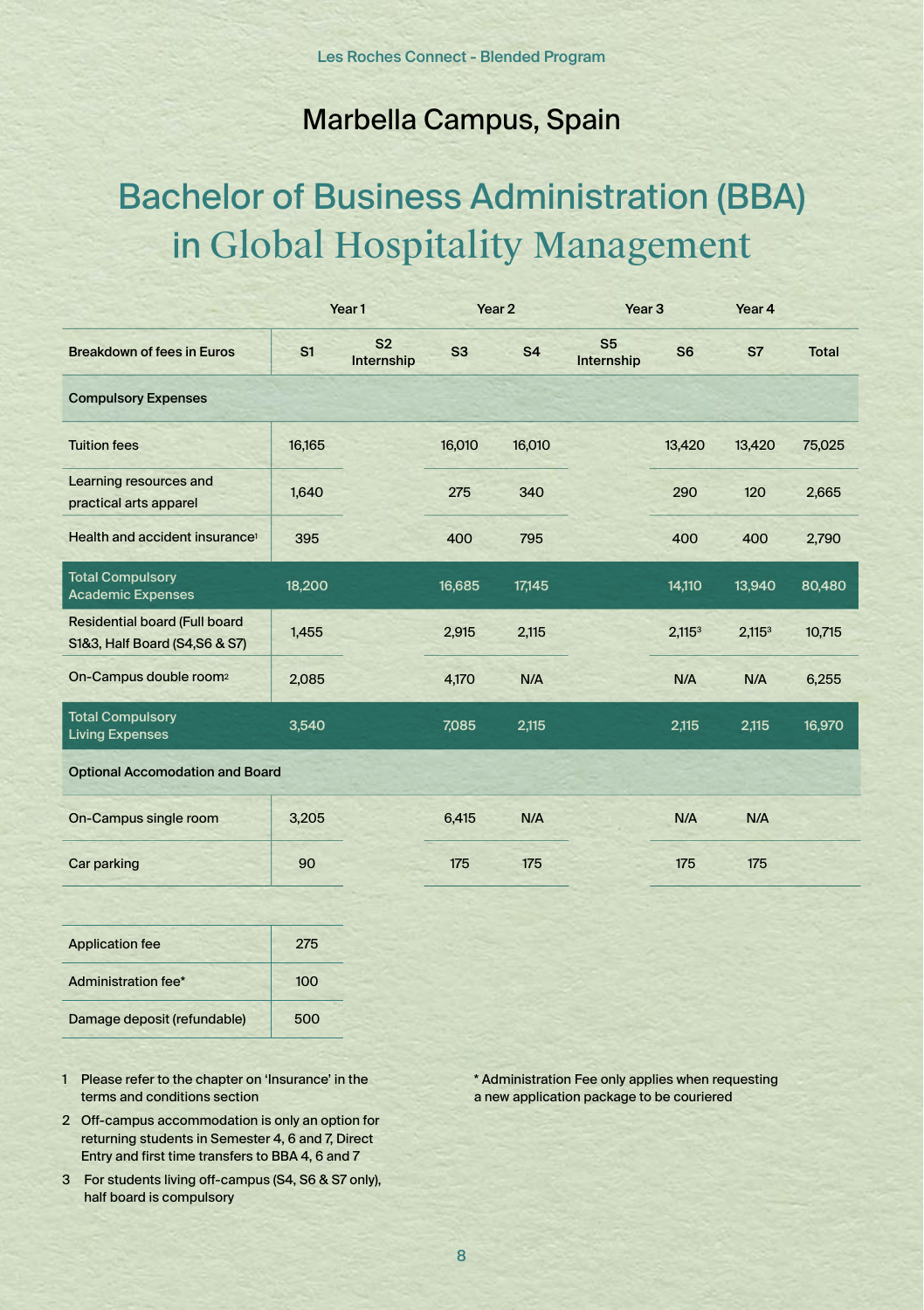# Terms and Conditions

# Application Fee

A non-refundable fee of 275  $\epsilon$  is required with each application for Les Roches Global Hospitality Education. Please see section on "Method of Payment".

# Administration Fee

An administrative fee of 100€, only applicable when requesting a new application package to be couriered after the original one was already sent.

### Damage Deposit

A refundable damage deposit of 500€ is charged with a student's first invoice and will be reimbursed three months after the final checkout at the end of the studies (completion of studies).

The deposit covers any damage caused to Les Roches' property by the student during his or her studies. This deposit also covers the locker as well as any remaining balance, if sufficient, at the time of the final check-out.

# Tuition fees and fees associated with the studies

### The compulsory academic expenses cover the following:

– Tuition fees

–

- School supplies
- Access to academic facilities on campus (e.g. library access, digital learning support and academic tutoring and support
- Access to recreational facilities on campus (e.g. Manolo Santana's Sports Club membership, student events, etc.)
- Career and internship guidance and professional development opportunities only if the program has an internship period included (industry visits, personalized counseling, job search, etc.)
- Health and wellbeing support (medical and counselling support when emergency on campus)
- On-campus security service 24/7h through Les Roches Marbella Campus Security
- Access to specific campus organized events (e.g. leadership series, industry events) and extra-curricular activities and conferences (may incur participation fees depending on type of activity)
- Contribution to examination costs (except resit or retake examinations)
- Access to Microsoft Office automation licenses
- Reception and postal distribution service on campus
- Access to Alumni services (lifetime membership to the Les Roches Alumni Association, access to networking and reunion events)

Please note any unused services, clothes, supplies, benefits, etc., included in the main fees are not refundable

### Learning Resources (compulsory)

Learning Resources are tailored to suit the needs according to each semester level and program and usually comprise a variation of different support material such as textbooks, digital resources, online accesses to software and databases, copyright and licenses, kitchen tools (for practical programs) as well as practical arts apparel (kitchen, housekeeping and service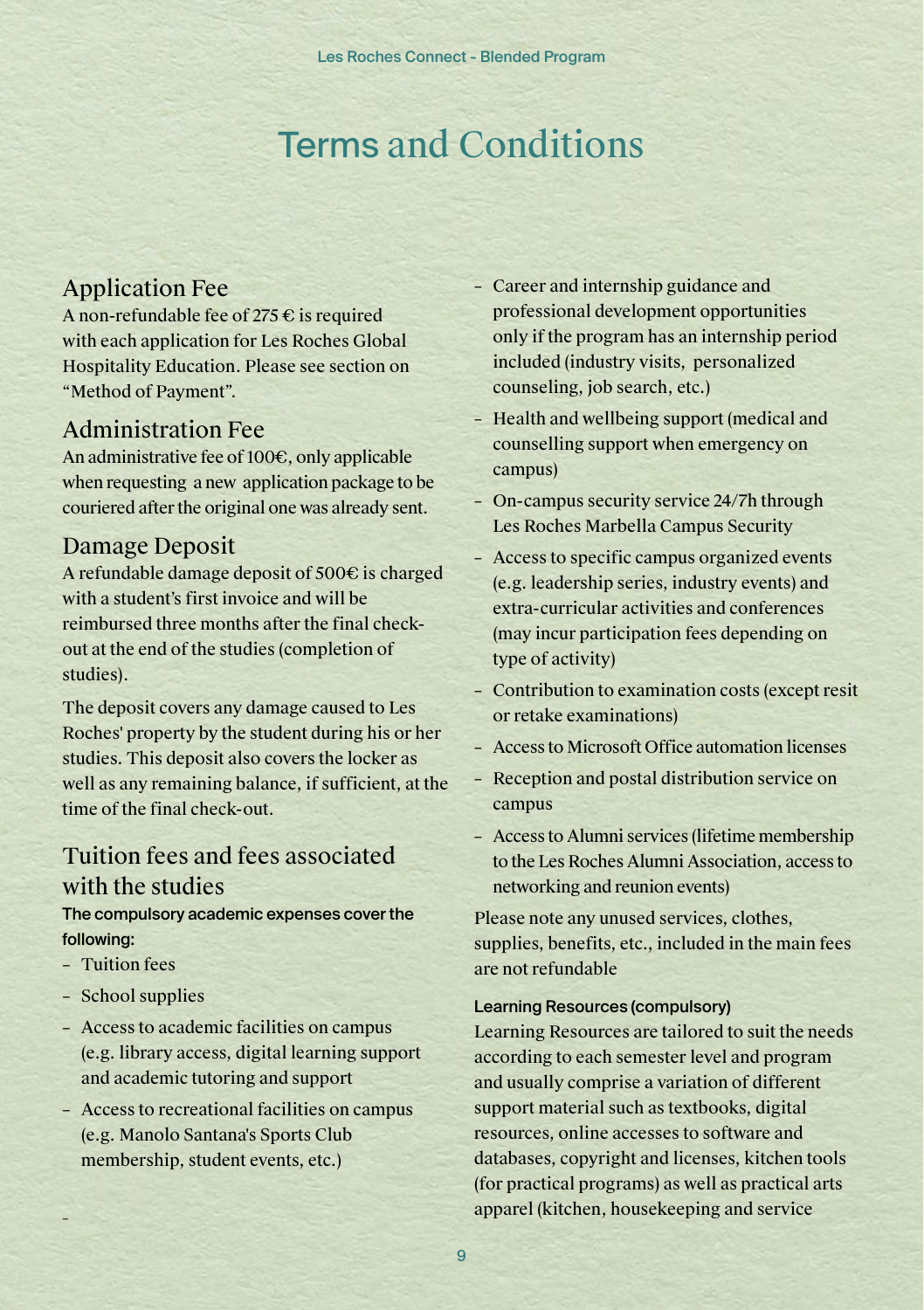uniforms, including the laundry and ironing of the kitchen uniforms) for specified programs.

All first semester Bachelor students will receive a pre-loaded iPad containing e-books, videos and digital content to support the learning experience. Any students wishing to order printed text books may order them through the school at an additional cost.

A detailed overview of the different learning resources can be provided upon request once on campus.

Les Roches students will be given individual access to our learning platform, which hosts student information, including support and teaching documents and other learning resources.

# Fee associated with lodging and board

### On-campus accommodation

On-campus accommodation is compulsory for undergraduate students during Semesters 1 and 3, (Semester 4 students might be required to live compulsory on campus with full board. They will be informed accordingly before the start of the semester), as well as for all undergraduate direct entry and undergraduate exchange students transferring to Les Roches Marbella for the first time (upon availability).

The standard rate shown, on the previous program tables, covers accommodation in a shared Double Room. (Triple rooms are also offered at 3,880€ per semester). After the downpayment is made, all students choosing the school accommodation will receive instructions by email on making a room reservation in our online lodging platform.

Subject to availability, students can try to secure one of the limited number of single rooms on campus, via the platform, on a 'first-come, firstserved' basis and will be confirmed once the full fee of the room has been made. For all other types, rooms are only confirmed upon the

receipt of the full payment of fees as per payment deadline.

### Off-campus accommodation

The off-campus option is only available to BBA S4, S6 and 7 (though Semester 4 students might be required to live compulsory on campus with full board. They will be informed accordingly before the start of the semester).

### Non-Smoking Policy

Please note the campus is a smoke-free area, including all residences and bedrooms.

### Full board or half board

Full board on campus includes three meals a day, five days a week, as well as brunch and dinner on Saturdays and Sundays.

Students on half board are responsible for their own dinner and weekend meals.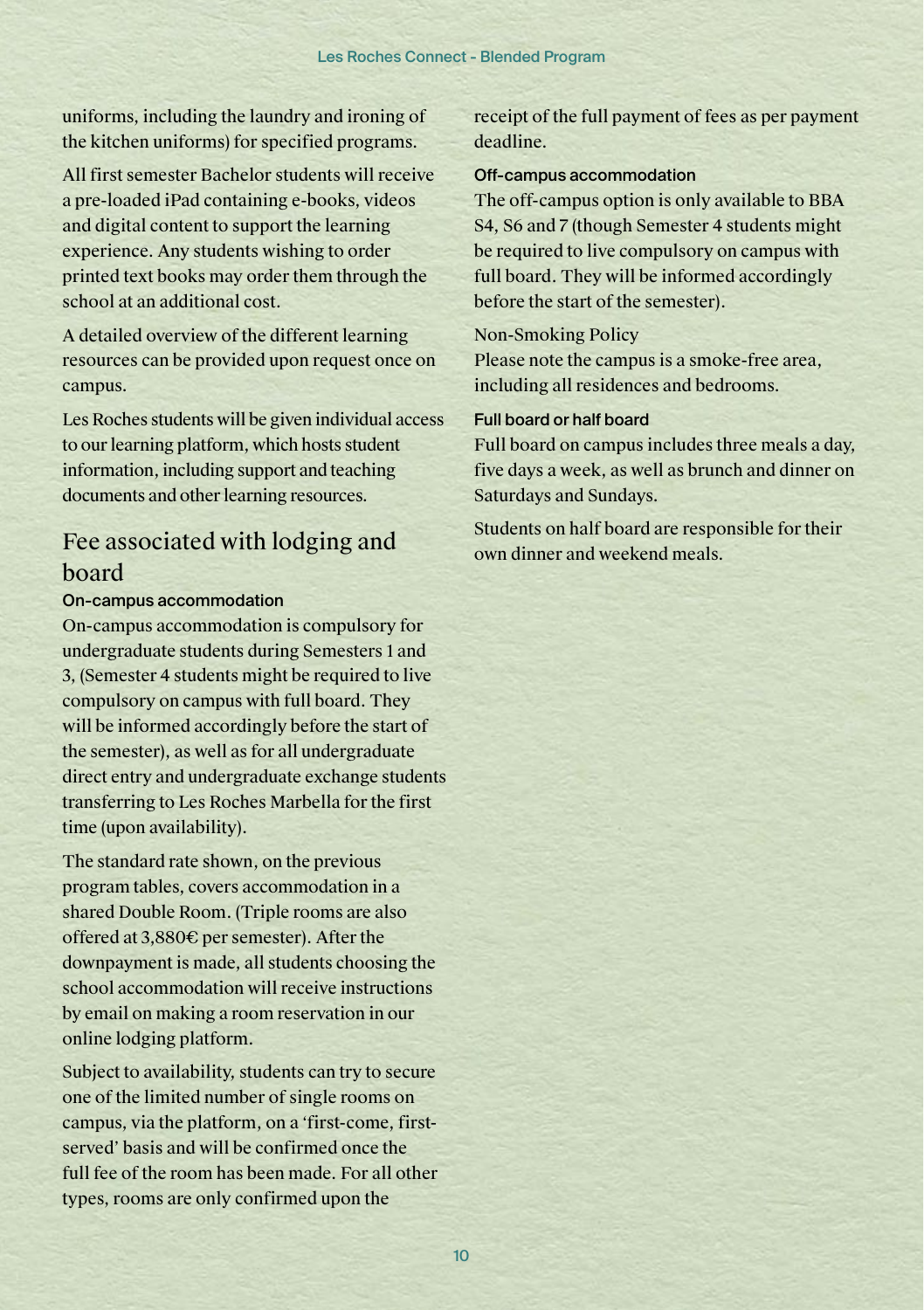### Insurance

Students are required to have health insurance coverage during the academic semesters and internships. For the first 10 weeks of the BBA1 blended, insurance is not required. Students who do not provide a valid private insurance certificate will automatically be registered by the institution at the most competitive rate which may vary from one semester/term to another. (Accident insurance coverage is included for all students in the main tuition fees. Les Roches Marbella cannot be held responsible for the theft of personal belongings, student damage or thirdparty insurance.

Personal and private insurance, to cover issues such as damage or theft of personal property, is not mandatory but is strongly recommended and is the student's responsibility. The health insurance fee to cover the internship semester will be sent with the invoice for the previous oncampus semester.

# Laptop Policy

Students will need to have individual access to our intranet website which hosts student information including support, teaching documents and other learning resources.

Students may bring their own laptop provided it meets the institution's requirements.

Specifications are published on our website at lesroches.es under the admissions, accepted students section in the campus guide.

### Personal expenses

It is estimated that students require on average sum of 300 per month to finance their out-ofpocket expenses such as snacks and drinks, entertainment, personal supplies, laundry, and any other personal expenses.

Internships (if applicable)

If the program of study includes internship periods, the student is requested to complete their internship(s) in establishments approved by Les Roches. The main objective is to prepare students for their professional career by developing their managerial, entrepreneurial, and personal skills to their fullest through interesting and challenging internships.

Les Roches has established excellent relationships with the hospitality and tourism industries, and a wide choice of training opportunities is offered to students in large, medium, or small companies, in Spain or abroad. However, some countries can be restricted by government visa, work permit, policies and/or language requirements.

Although internships are generally paid by the employer, the remuneration received cannot be expected to finance studies at Les Roches.

# Visa application procedure for accepted candidates

As some students will require a student Visa to enter Spain (countries not belonging to the European Union), they are kindly requested to verify visa requirements for their nationality and apply at the right time.

Accepted candidates will receive an acceptance letter from the Admissions Department detailing the visa procedure. For students who need an entry visa, it is imperative to request a one-year student visa type D (not a tourist visa). Students are strongly advised to apply immediately as it takes at least two months to obtain a visa. You can speak with your Educational Counselor for any questions about the procedure.

Candidates must make a personal request at the Spanish Embassy / Consulate in their country of residence and present the school's attestation. Once the visa is approved (approx. 8 weeks), the Embassy / Consulate will notify the candidate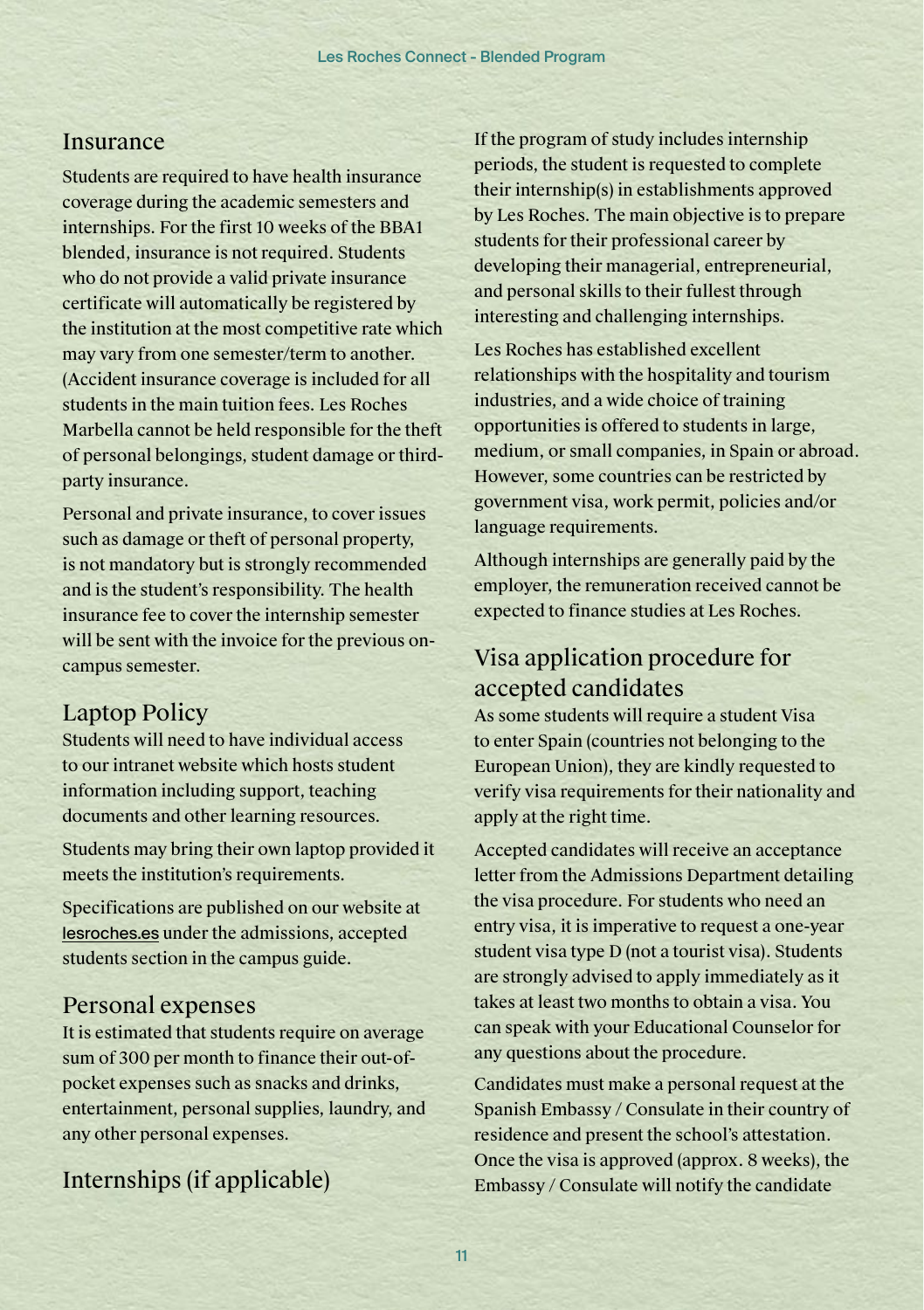who then must collect the original visa from the Embassy / Consulate.

Candidates with European Union passports need only to send the required documents to the school.

### Downpayment (reservation)

1. New students: Upon receipt of the offer letter, a downpayment of 4,000€ for international students is to be paid within 15 days from the date on the offer letter in euros, by bank transfer, credit card or online at flywire.com/pay/ lesrochesmarbella

This non-refundable deposit guarantees the reserved place in the program and is automatically deducted from the first semester's invoice. In case an accepted candidate postpones his/her studies, the balance will be carried forward to the next two subsequent intakes.

# Late cancellation fee & refund policy

The tuition fees paid for each semester are not refundable. If a new student cancels before the official start date of the remote learning (first module), only the downpayment (reservation) and application fee will be retained.

 If a returning student cancels his/her studies after the deadline of 15th of May (for the September intake) or 1st November (for the February intake) and without a written notification, the downpayment will be kept in the student's account for the next intake.

If a student is suspended, expelled, or withdraws on his/her own wish once the semester has started, no fees will be reimbursed. In case of mitigating circumstances (e.g. medical, financial hardship, or similar), validated by a member of the school's management as part of the early check-out procedure, exceptions may apply.

### Payments

Payments must be made in full in euros no later than the 15th November (for the February intake) and no later than the 15th July (for the October 2020 intake), unless a payment plan contract has been approved.

Students will not be permitted to begin their studies until payment for the semester has been received. Spanish Residence permits, academic transcripts and degrees are only delivered / awarded upon full settlement of all outstanding fees.

### Method of payment Option 1 Direct bank transfer

BANCO BILBAO VIZCAYA ARGENTARIA (BBVA) Account number: ES18 0182 2341 7502 0163 0598 Swift adress: BBVAESMM IBAN: 0182 2341 75 0201630598

Please ensure the bank indicates the student's full name and 5-digit student number which appears in your pro-forma invoice on the payment advice slip for the bank transaction to facilitate payment allocation.

### Option 2

### Flywire (bank transfer & credit card accepted)

- 2. Visit: flywire.com/pay/lesrochesmarbella
- 3. Choose your country and the payment amount in EUR.
- 4. Choose your payment method and make your payment.
- 5. Enter your details and those of the student you are paying for (if not yourself).
- 6. Track and confirm your payment by email, SMS, or by logging in to lesrochesmarbella.flywire.com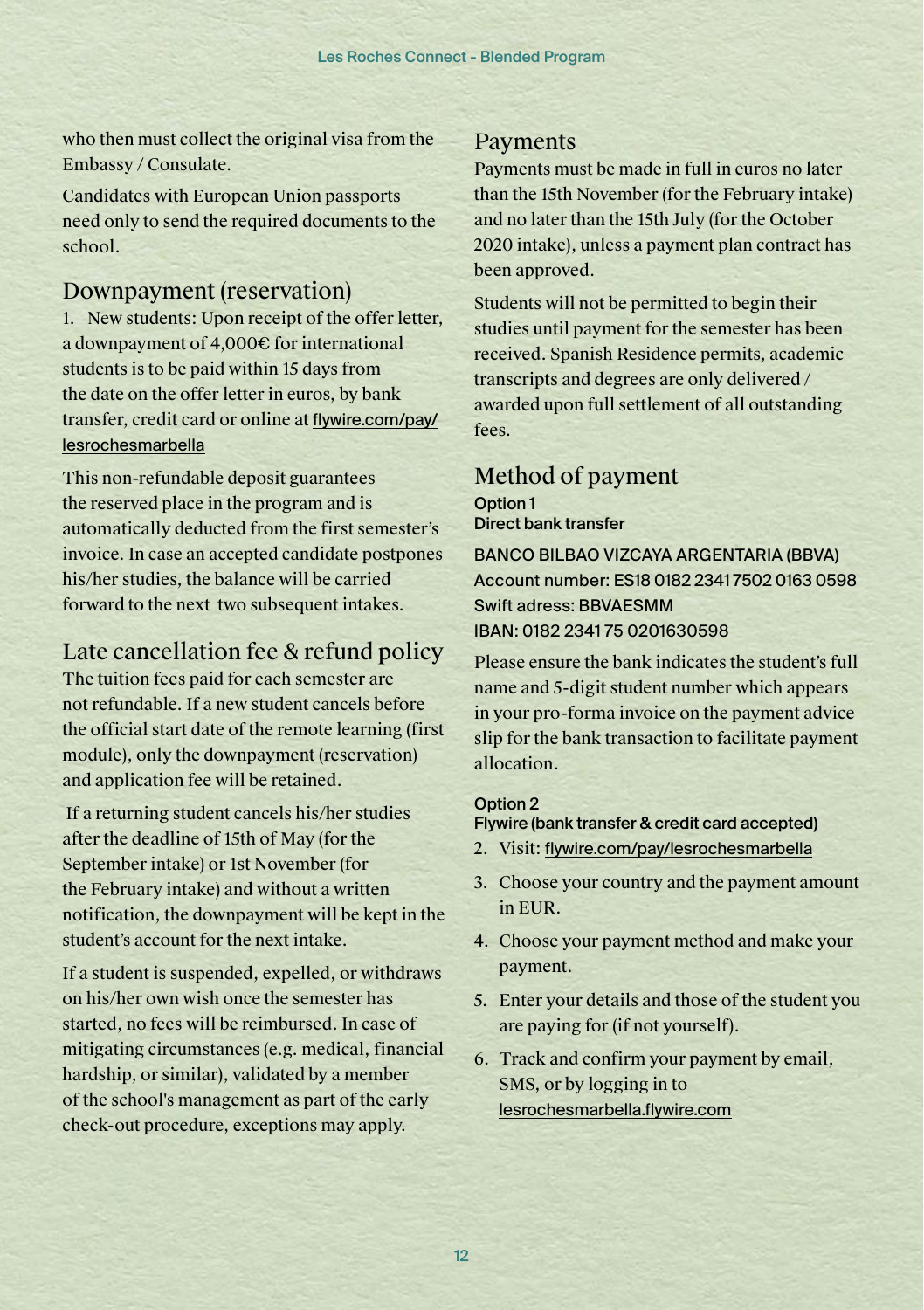#### Option 3 Credit card

For credit card payments, please contact the accounting department directly: accounting@lesroches.es

# Review of fees

Les Roches reserves the right to review and modify the tuition fees of each semester at any time and without notice.

### Domestic fees

In order to qualify for domestic fees you must comply with the following criteria:

You must hold a valid Passport from Spain, Portugal, Andorra or Gibraltar, or otherwise meet all of the following criteria: (a) you must be a resident in the Iberian Peninsula on the first day of the first academic semester of the course; and (b) you must also have been a resident in the Iberian Peninsula for the full three-year period before the first day of the first academic semester of the course.

### Financial aid and Scholarship

Les Roches provides a limited number of scholarships for new students. The scholarships are competitive and linked to Les Roches' admissions strategy, which aims to assist motivated young people to study at our institution. Each scholarship has specific criteria. Eligibility for a scholarship is examined on a case-by-case basis for those candidates who have submitted a complete application. Returning students faced with extreme financial difficulty may apply for Financial Aid with the Student Services department at studentservices@lesroches.es

(subject to conditions). Applications must be made at least four months prior to the start of the intended semester of study.

Students granted a scholarship cannot request single room accommodation on or off campus. BBA students will be placed in triple room on campus when no doble is available.

# General enquiries

For new students: Enrollment & Admissions Department +34 952 764 437 [info@lesroches.es](mailto:info%40lesroches.edu?subject=) [lesroches.](http://lesroches.edu)edu

For returning students: Main switchboard +34 952 764 145 studentservice[s@lesroches.e](mailto:info%40lesroches.edu?subject=)s [accounting@lesroches.es](mailto:studentsaccounting%40lesroches.edu%20?subject=)  academicsdept@lesroches.es

# Campus address

Les Roches Marbella Global Hospitality Education Urb. Lomas de Río Verde - Ctra. de Istán km1 29602 Marbella Malaga, Spain